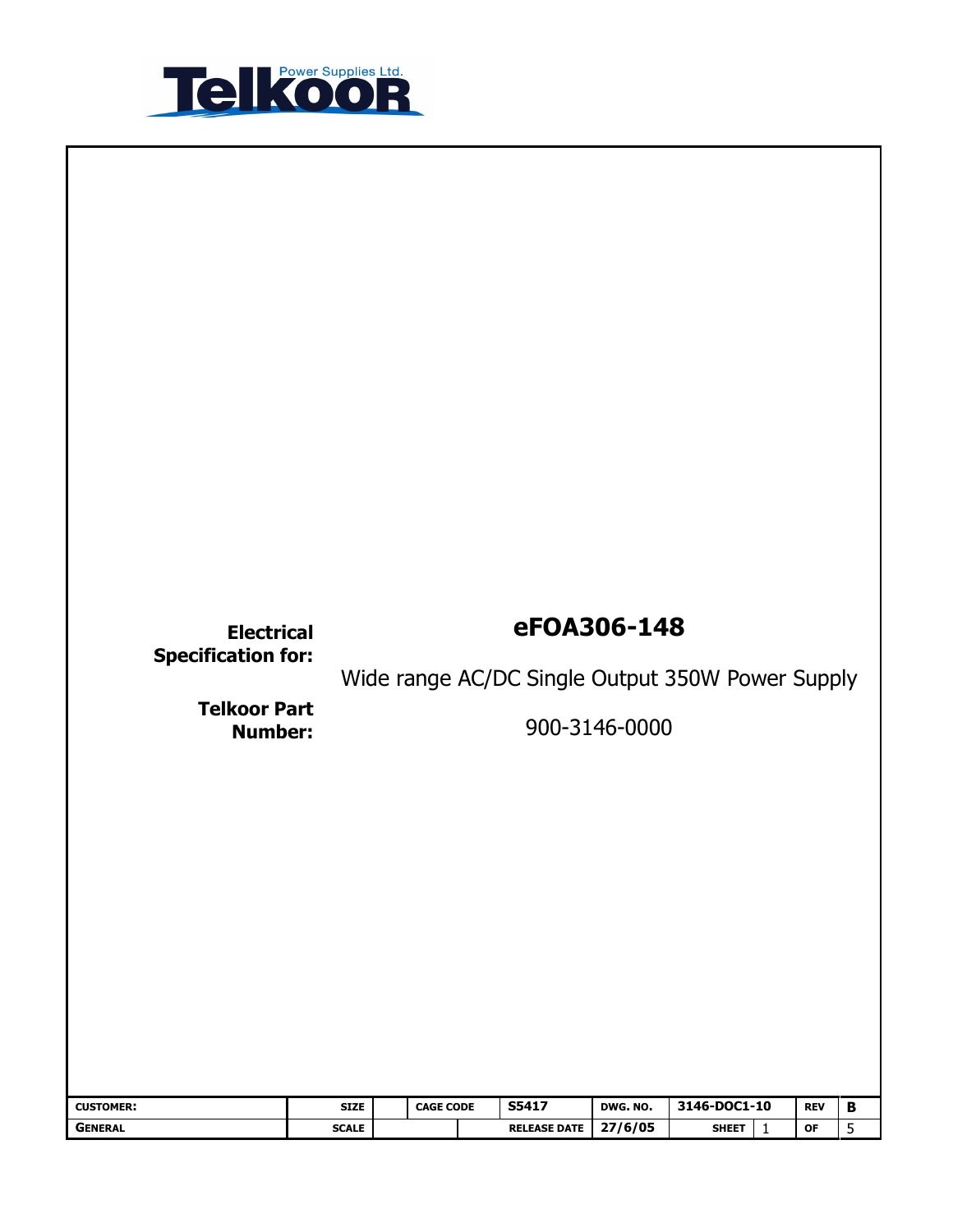

|                  | <b>REVISION HISTORY</b> |                       |                                                                                                                                                                                                                                                                                                        |                  |                    |  |  |  |  |  |  |
|------------------|-------------------------|-----------------------|--------------------------------------------------------------------------------------------------------------------------------------------------------------------------------------------------------------------------------------------------------------------------------------------------------|------------------|--------------------|--|--|--|--|--|--|
| <b>Rev Level</b> | <b>Rev Date</b>         | <b>Change Made</b>    | <b>Reason for Change</b>                                                                                                                                                                                                                                                                               | <b>Effective</b> | <b>Approved By</b> |  |  |  |  |  |  |
| А                | 27/06/2006              | Specification Release |                                                                                                                                                                                                                                                                                                        | 13/03/2008       | S. Sadot           |  |  |  |  |  |  |
| B                | 21/12/2010              | ECO 3146-018          | Error corrections:<br>- Unit Model# - Front Page<br>- Output Voltage & Current to<br>Min Load $0.1A$ – Page 3<br>- V1 Reg. to less than 1% - Page 3<br>- Over Current Protection for V1 to<br>140% - Page 3.<br>- Current Share + Redundancy to<br>$YES - Page 3.$<br>- Dielectric Withstand - Page 4. | 21/12/2010       | G. Sela            |  |  |  |  |  |  |

| <b>Approvals</b>              |             |            |  |  |  |  |
|-------------------------------|-------------|------------|--|--|--|--|
|                               | <b>Name</b> | Date       |  |  |  |  |
| <b>Written by:</b>            | S. Sadot    | 27/06/2005 |  |  |  |  |
| <b>Engineering:</b>           | S. Sadot    | 27/06/2005 |  |  |  |  |
| <b>Sales &amp; Marketing:</b> | M. Allon    | 27/06/2005 |  |  |  |  |
| <b>Management:</b>            | Y. Ben-Ami  | 27/06/2005 |  |  |  |  |

| <b>CUSTOMER:</b> | <b>SIZE</b>  | <b>CAGE CODE</b> |  | S5417               | <b>DWG. NO.</b> | 3146-DOC1-10 |  | <b>REV</b> | в |
|------------------|--------------|------------------|--|---------------------|-----------------|--------------|--|------------|---|
| <b>GENERAL</b>   | <b>SCALE</b> |                  |  | <b>RELEASE DATE</b> | 27/6/05         | <b>SHEET</b> |  | <b>OF</b>  |   |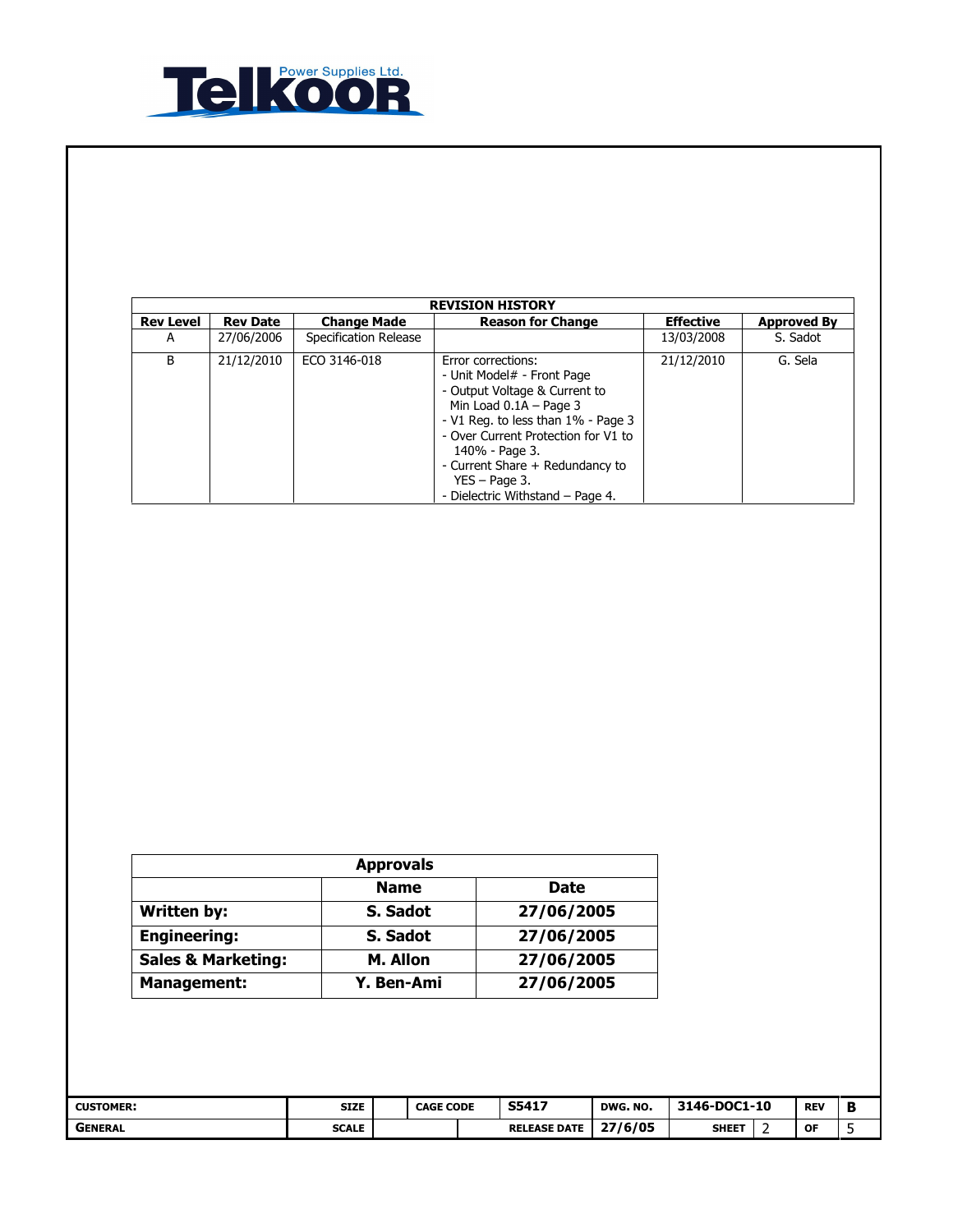

## Input:

| Input Voltage:    | 85-264Vac                                                               |
|-------------------|-------------------------------------------------------------------------|
| Frequency:        | 47-63Hz                                                                 |
| Inrush Current:   | 60A maximum, cold start at 25°C, 220VAC                                 |
| Efficiency:       | 87% typical at 230Vac, full load<br>83% typical at 115Vac, full load    |
| Power Factor:     | 0.96 typical at 230Vac, full load<br>0.99 typical at 115Vac, full load  |
| Input Protection: | Internal Line Fuse: Replaceable subminiature type 6.3A 250Vac quick act |
| Brown - Out:      | 75 to 300Vac                                                            |

## Output Voltages & Currents:

| Output                       | <b>Output Voltage</b> | Min. Load                                                                                                     | Max. Load        | Peak Load        |
|------------------------------|-----------------------|---------------------------------------------------------------------------------------------------------------|------------------|------------------|
| V <sub>1</sub>               | $+48V$                | 0.1                                                                                                           | 7.2A             | <b>8A</b>        |
| Standby                      | $+5V$                 |                                                                                                               | 5 <sub>m</sub> A | 5 <sub>m</sub> A |
|                              |                       |                                                                                                               |                  |                  |
| <b>Output Power:</b>         |                       | Maximum output power at any combination within the above table is 350 watts.                                  |                  |                  |
| Line Regulation:             |                       | $\pm 0.01\%$ for Vin (Min) to Vin (Max).                                                                      |                  |                  |
| Load Regulation:             |                       |                                                                                                               |                  |                  |
| V1                           |                       | Less than $\pm 1\%$ for load changes from zero to full load                                                   |                  |                  |
|                              |                       |                                                                                                               |                  |                  |
| Ripple & Noise               |                       |                                                                                                               |                  |                  |
| V1                           |                       | 150mVp-p Max                                                                                                  |                  |                  |
|                              |                       |                                                                                                               |                  |                  |
| Initial Set Point Tolerance: |                       |                                                                                                               |                  |                  |
| V1                           |                       | Factory pre-set at $\pm 100$ Mv                                                                               |                  |                  |
| Overshoot & Undershoot:      |                       | Less than 1% at turn ON and OFF                                                                               |                  |                  |
| Transient Load Response:     |                       | ±5% Max. Deviation for load change of 25% to 75%, at slew rate of 1A/µsec,<br>recovery time less then 500Msec |                  |                  |
| Turn On Delay:               |                       | 2 sec. Maximum                                                                                                |                  |                  |
| Hold-up Time:                |                       | 16mSec minimum at 110VAC and full load                                                                        |                  |                  |
| Turn-On Rise Time:           |                       | 30mSec Typical                                                                                                |                  |                  |
| Over-current Protection:     |                       | For V1 - 110 to 140% of I Max, constant current limit, automatic recovery.                                    |                  |                  |
| Over-voltage Protection:     |                       | Output shut down at 125% of nominal (Latched Shut-Down) AC input must recycle<br>to re-start.                 |                  |                  |
| Temperature Protection:      |                       | Shutdown due to excessive internal temperature with automatic recovery.                                       |                  |                  |
| Current Share:               | <b>YES</b>            |                                                                                                               |                  |                  |
| Redundancy:                  | <b>YES</b>            |                                                                                                               |                  |                  |
| <b>Remote Sense</b>          | Available             |                                                                                                               |                  |                  |

| <b>CUSTOMER:</b> | <b>SIZE</b>  | <b>CAGE CODE</b> |  | S5417               | DWG. NO. | 3146-DOC1-10 |  | <b>REV</b> |  |
|------------------|--------------|------------------|--|---------------------|----------|--------------|--|------------|--|
| <b>GENERAL</b>   | <b>SCALE</b> |                  |  | <b>RELEASE DATE</b> | 27/6/05  | <b>SHEET</b> |  | OF         |  |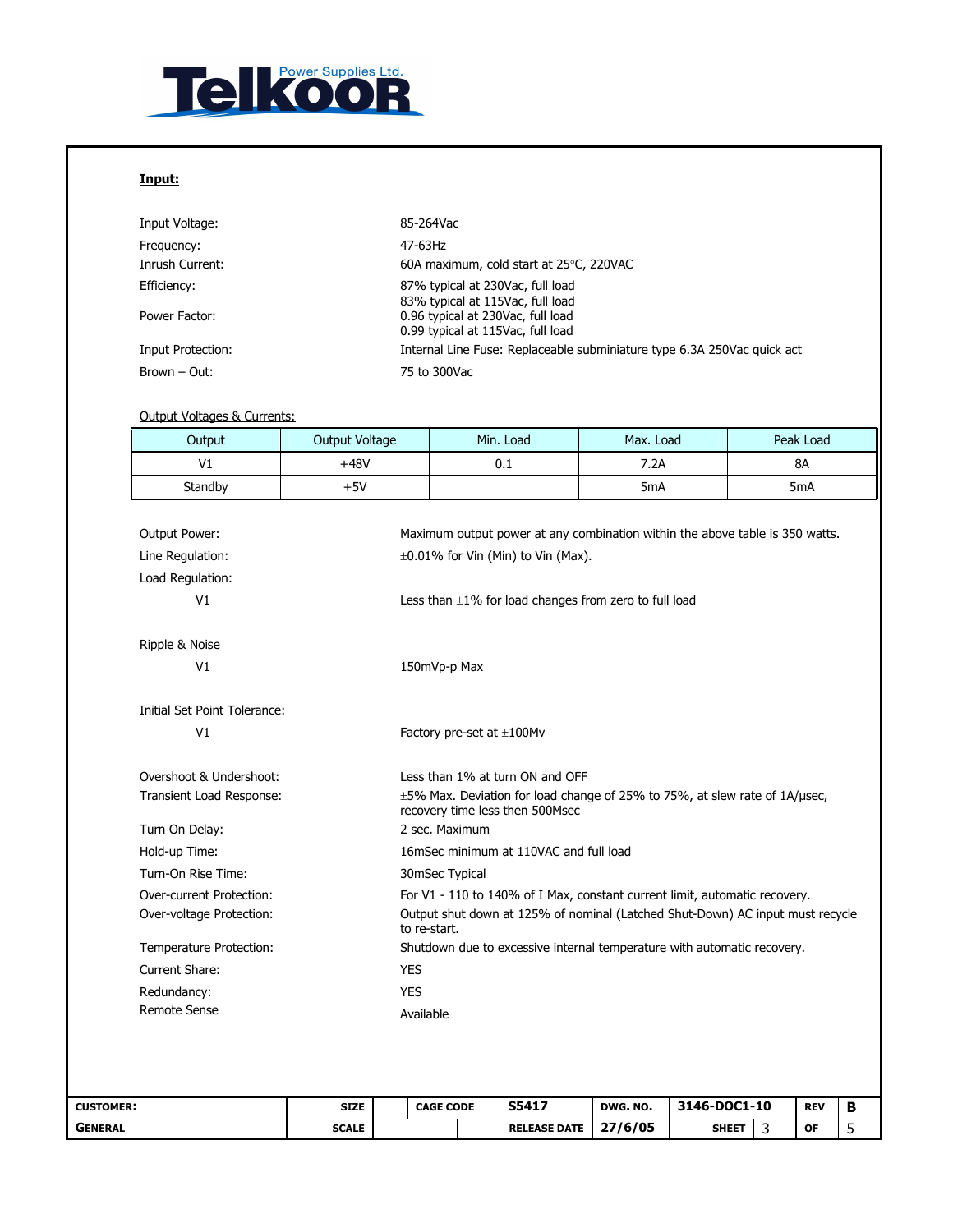

## Signals & Commands

| Inhibit:<br>Power OK (DC Fail):                                                | Active High, all output shut down.<br>Open collector active low when any of the outputs drop below 10% of its nominal<br>value.                         |
|--------------------------------------------------------------------------------|---------------------------------------------------------------------------------------------------------------------------------------------------------|
| <b>Environmental Specifications:</b>                                           |                                                                                                                                                         |
| Temperature:                                                                   | Operating: -5 $\degree$ C to +50 $\degree$ C (de-rating linearly to 70 $\degree$ C with 50% de-rating).<br>Storage: $-25^{\circ}$ C to $+85^{\circ}$ C. |
| Temperature Coefficient:                                                       | 0 to 70 $\degree$ C $\pm$ 0.02%/ $\degree$ C                                                                                                            |
| Cooling:                                                                       | 150W free convection cooling. 350W with forced air cooling (250 LFM min.)                                                                               |
| Humidity:                                                                      | Maximum 5% to 95% RH non-condensing                                                                                                                     |
| Altitude:                                                                      | Operating 10,000 ft. Non- operating 40,000 ft.                                                                                                          |
| Vibration:                                                                     | Three orthogonal axes at 1 octave/min, 5 min dwell at four major resonances at 0.75G<br>peak, 5Hz to 500Hz.                                             |
| ROHS compliant:                                                                | YES                                                                                                                                                     |
|                                                                                |                                                                                                                                                         |
| <b>Safety Regulatory &amp; EMC Specifications:</b>                             |                                                                                                                                                         |
| Meets FCC CLASS B, CISPR 22 CLASS B, EN55022 CLASS B with external line filter |                                                                                                                                                         |
|                                                                                |                                                                                                                                                         |

| GENERAL                       | <b>SCALE</b>    |                                                                                                                                             | <b>RELEASE DATE</b>                                                                                                                                                        |  | 27/6/05  | <b>SHEET</b> | 4 | ΟF         | 5 |  |  |
|-------------------------------|-----------------|---------------------------------------------------------------------------------------------------------------------------------------------|----------------------------------------------------------------------------------------------------------------------------------------------------------------------------|--|----------|--------------|---|------------|---|--|--|
| <b>CUSTOMER:</b>              | <b>SIZE</b>     | <b>CAGE CODE</b>                                                                                                                            | S5417                                                                                                                                                                      |  | DWG. NO. | 3146-DOC1-10 |   | <b>REV</b> | в |  |  |
| Size:<br>Weight:              |                 |                                                                                                                                             | 173 x 98 x 35.5(mm) (6.8" x 3.85" x 1.4")<br>700 gr. Max. (26 oz)                                                                                                          |  |          |              |   |            |   |  |  |
| <b>Mechanical Dimensions:</b> |                 |                                                                                                                                             |                                                                                                                                                                            |  |          |              |   |            |   |  |  |
| MTBF:                         |                 |                                                                                                                                             | 300,000 hours minimum per BELCOR 332, issue 6 specification @30 degrees C.                                                                                                 |  |          |              |   |            |   |  |  |
| Leakage Current:              |                 |                                                                                                                                             | 1mA @50/60 Hz, 264Vac input                                                                                                                                                |  |          |              |   |            |   |  |  |
| Safety Agency Compliance:     |                 |                                                                                                                                             | UL 60950-1, CSA C22.2 - 234, LEVEL 3.EN-60950-1, CLASS 1, SELV CE - MARK                                                                                                   |  |          |              |   |            |   |  |  |
|                               | Output to Case: |                                                                                                                                             |                                                                                                                                                                            |  |          |              |   |            |   |  |  |
| Input to Case:                |                 | 2200VDC                                                                                                                                     |                                                                                                                                                                            |  |          |              |   |            |   |  |  |
| Dielectric Withstand:         |                 |                                                                                                                                             |                                                                                                                                                                            |  |          |              |   |            |   |  |  |
| EN61000-4-11                  |                 | Voltage dips and interruption: 30% reduction for 10mSec -Criteria B, 60% For<br>100mSec. Criteria C, 95% reduction for 5000mSec Criteria C. |                                                                                                                                                                            |  |          |              |   |            |   |  |  |
| EN61000-4-8                   |                 |                                                                                                                                             | 3A /m at 50Hz, performance criteria A.                                                                                                                                     |  |          |              |   |            |   |  |  |
| EN61000-4-6                   |                 |                                                                                                                                             | 3VRMS, 80% A.M. BY 1kHz                                                                                                                                                    |  |          |              |   |            |   |  |  |
| EN61000-4-5                   |                 |                                                                                                                                             | Surge: 2KV common mode and 1KV differential mode                                                                                                                           |  |          |              |   |            |   |  |  |
| EN61000-4-3<br>EN61000-4-4    |                 |                                                                                                                                             | Radiated Immunity: 80-1000Mhz 3V/m, AM 80% (1KHz), criteria A<br>Fast transient: 1KV for AC power port, 0.5KV for DC power I/O and signals Port,<br>performance criteria B |  |          |              |   |            |   |  |  |
| EN6000-4-2                    |                 |                                                                                                                                             | ESD +8KV AIR +4KV contact discharge, performance criteria B                                                                                                                |  |          |              |   |            |   |  |  |
| EN61000-3-3                   |                 | Voltage fluctuations                                                                                                                        |                                                                                                                                                                            |  |          |              |   |            |   |  |  |
| EN61000-3-2                   |                 | Harmonics                                                                                                                                   |                                                                                                                                                                            |  |          |              |   |            |   |  |  |
|                               |                 |                                                                                                                                             |                                                                                                                                                                            |  |          |              |   |            |   |  |  |